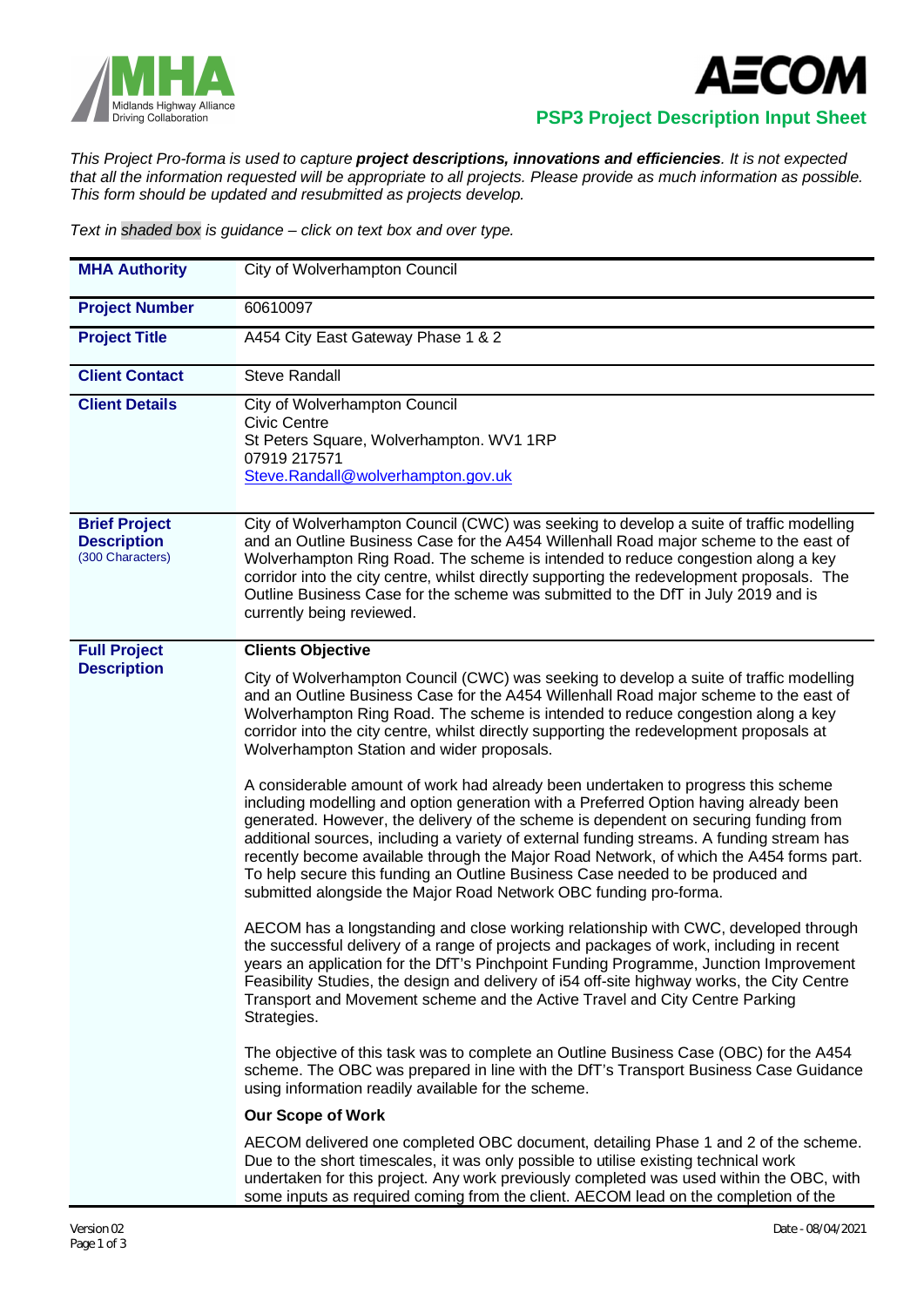



## **PSP3 Project Description Input Sheet**

Strategic Case and Economic Case and provided support to CWC on completion of the Commercial Case, Financial Case and Management Case.

#### **Project Outcomes**

Received DfT queries regarding the economic case. Waiting on overall comment on the Outline Business Case and the schemes progression to Full Business Case.

### **Complexity – Technical Challenges**

The PRISM model was used as a starting point for the Local Area Model. This is an existing strategic model of the West Midlands maintained by Mott MacDonald. Technical challenges often occur when working with models not built internally, but this lead to the development of new techniques and skills and a good working relationship was established through collaborative working.

### **Performance Milestones**

OBC was produced to the final deadline of 22 July 2019.

### **Quality Assurance / Quality Control**

AECOM checking and verification procedures followed for all deliverables.

Regular client contact throughout the project to ensure the project progressed to client expectations.

#### **Health & Safety**

No on-site working involved. Internal Safety, Environment and Health procedures followed.

**Innovation** Method of demonstrating requirement for variable demand modelling was adapted from that used on the M6 junction 10 study bringing learning and experience from one project to the next.

#### **Lean Delivery / Efficiency Savings Efficiency Savings:** £20k and 4 weeks in time. The existence and availability for use of a West Midland wide strategic model (PRISM) provided efficiency savings on the project. The use of the PRISM saved time and cost by

removing the need to carry out large scale Road Side Interviews surveys or an extensive synthetic matrix building process in order to generate trip demand for the models. The PRISM model also afforded us the opportunity to be able to assess the need for Variable Demand in the appraisal of the scheme.

# **Sustainability**

| <b>Awards / Customer</b><br><b>Satisfaction</b> | AECOM scored an average of 9.5/10 across the KPIs on the MHA PSP3 360 Performance<br>Feedback Questionnaire. |
|-------------------------------------------------|--------------------------------------------------------------------------------------------------------------|
|                                                 |                                                                                                              |

| <b>Address of Site</b>                          | The scheme is located directly east of<br>Wolverhampton City Centre ring road (Bilston<br>Street Island), and incorporates Middle Cross<br>and Lower Horseley Fields, continues along the<br>A454 to (but not including) Willenhall Road/<br>Neachells Road junction. The scheme also<br>incorporates Walsall Street and Lower Walsall<br>Street at the western end of the scheme. | Multiple Site Project: X |  |
|-------------------------------------------------|------------------------------------------------------------------------------------------------------------------------------------------------------------------------------------------------------------------------------------------------------------------------------------------------------------------------------------------------------------------------------------|--------------------------|--|
| <b>Project Capital</b><br>Value (if applicable) | Estimated: £34,624,787.00                                                                                                                                                                                                                                                                                                                                                          | At Completion: Ongoing   |  |